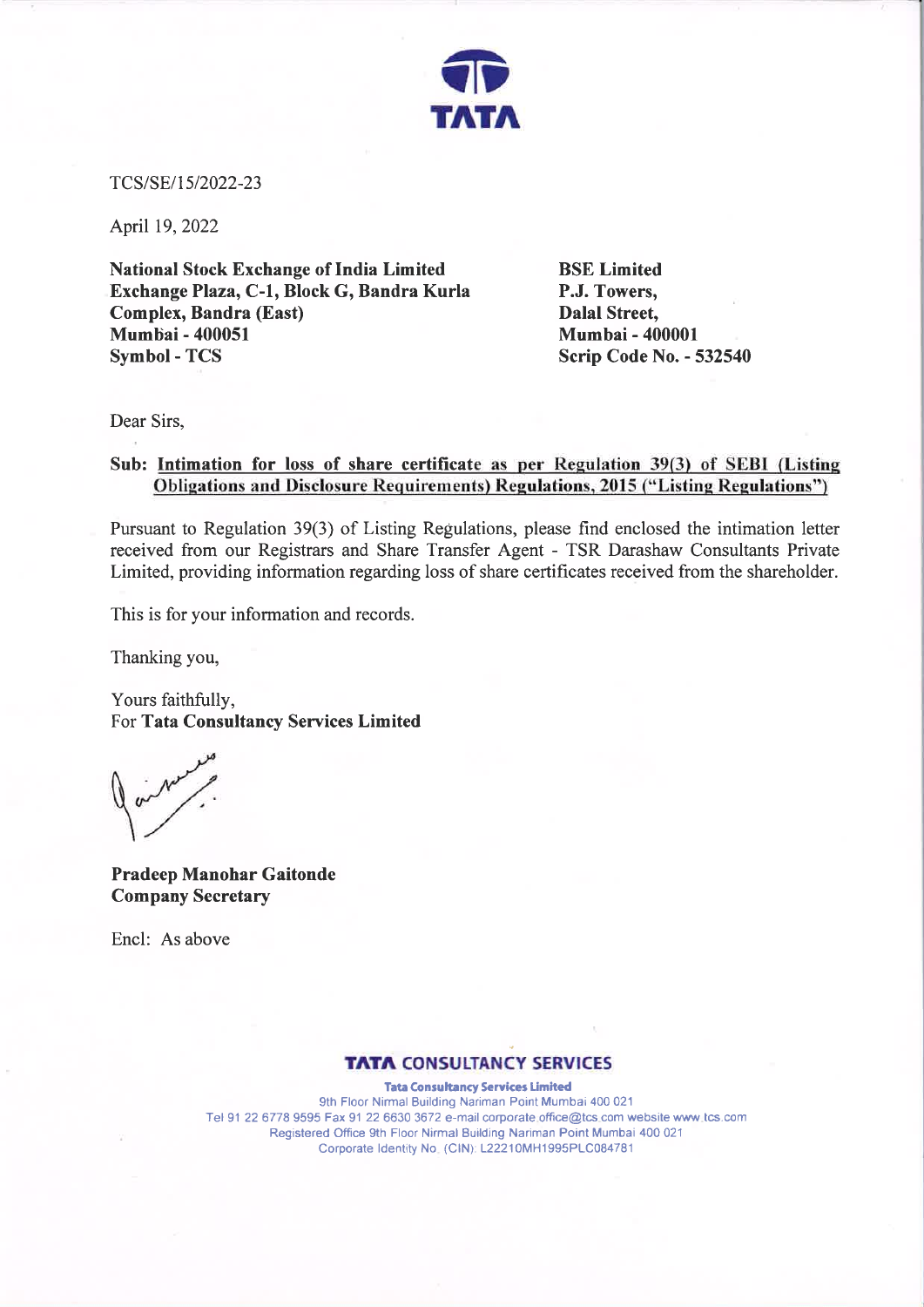

Date :-18/04/2022

Total Solutione Repoeitony

National Stock Exchange of India Ltd. Exchange Plaza PIot No.c-1, G-Block IFB Centre Bandra-Kurla Complex Bandra (East) , Murnbai <sup>400051</sup> Maharashtra India

Attn : The Secretary of Stock Exchange

Dear Sir[s]/Madam,

UNIT : Tata Consultancy Services Limited RE : LOSS OF SHARE CERTIFICATES.

We have to advise you to place the appended Notice regarding loss of Certificate[s] for attention of the Members of the Exchange, with instructions that they communicate to us immediately if they are in a position to give us information relating to any transaction or whereabouts of the original certificate [s].

This is computer generated letter and does not require signature.

TSR DARASHAW CONSULTANTS PRIVATE LIMITED (Subsidiary of Link lntime lndia Private Limited) C-101, 1st Floor, 247 Park, Lal Bahadur Shastri Marg, Vikhroli (West), Mumbai - 400083 CIN - U74999MH2018PTC307859Te|.: +91 226656 8484 Fax : +9122 6656 8494 E-mail : csg-unit@tcplindia.co.in Website : https://www.tcplindia.co.in

Business hours Monday to Friday 10.00 a.m. to 3.30 p.m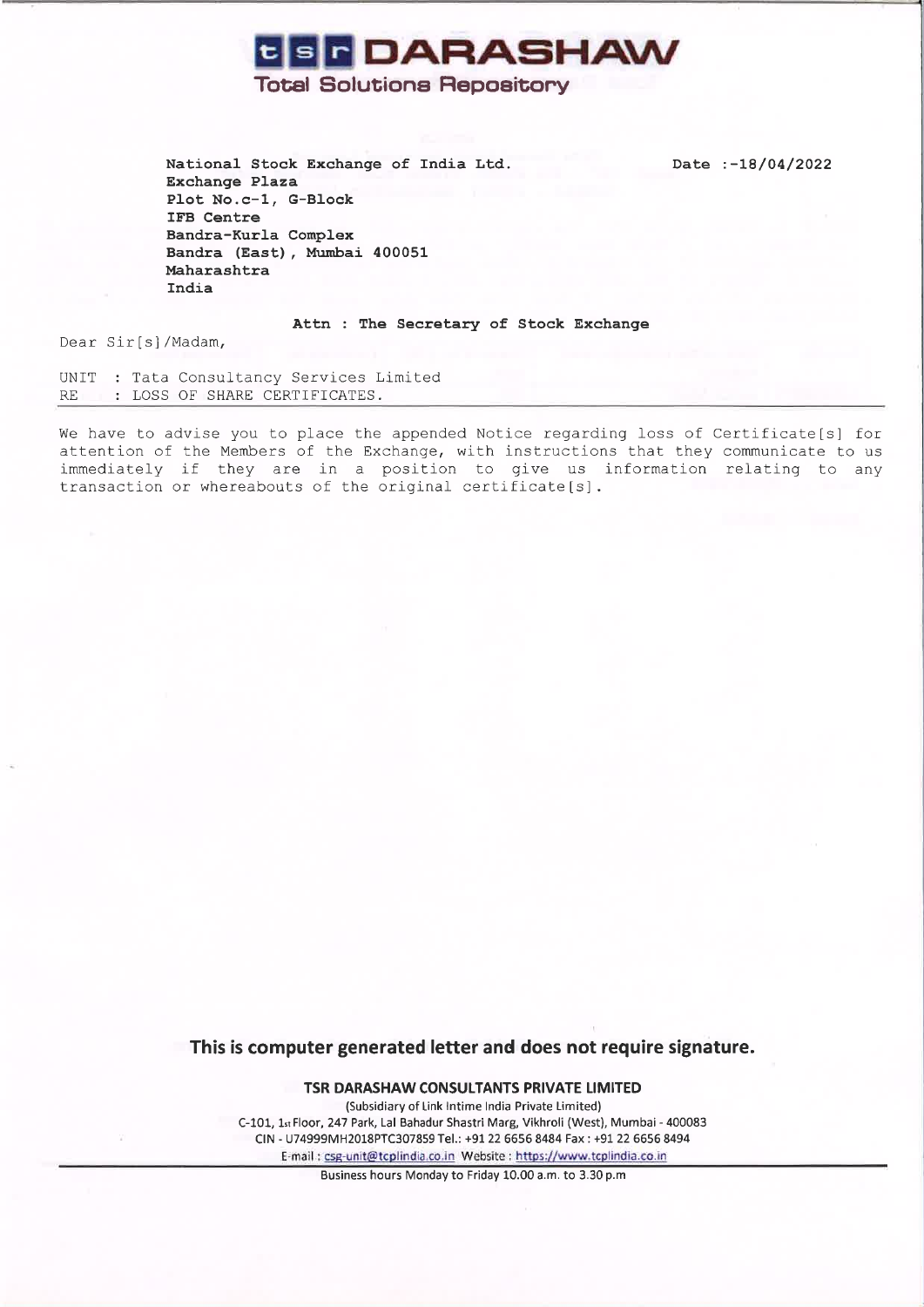

### **NOTICE** Tata Consultancy Services Limited Regd. Off : 9TH FLOOR, NIRMAL BLDG. NARIMAN POINT MUMBAI - 400021 MAHARASHTRA 400021

NOTICE is hereby given that the certificate[s] for the under mentioned securities of the Company has / have been lost / mislaid and holder[s] of the said securities has/have applied to the Company to issue duplicate certificate[s]. Any person who has a claim in respect of the said securities should lodge such claim with the Company at the Registered Office. within 15 days from this date, else the Company will proceed to issue duplicate certificate[s] without further intimation.

| Folio No. | Name of the holders (Inc Joint | $\Box$ Shares of Rs. 1.00/- $\Box$ Certificate No. |           | Distinctive Nos.                 |
|-----------|--------------------------------|----------------------------------------------------|-----------|----------------------------------|
|           | Holders)                       | each                                               |           |                                  |
|           | $C2A0000971$ $ $ ASHOK SAHA    | 325                                                | B31422299 | $^{\circ}$ 1971214794-1971215118 |

Date :- 18/04/2022

Place :- Mumbai

This is computer generated letter and does not require signature.

TSR DARASHAW CONSULTANTS PRIVATE LIMITED

(Subsidiary of Link lntime lndia Private Limited) C-101, 1st Floor, 247 Park, Lal Bahadur Shastri Marg, Vikhroli (West), Mumbai - 400083 CIN - U74999MH2018PTC307859Te|.: +91 226656 8484 Fax:+9!22 66568494 E-mail : csg-unit@tcolindia.co.in Website : httos://www.tcolindia.co-in

Business hours Monday to Friday 10.00 a.m. to 3.30 p.m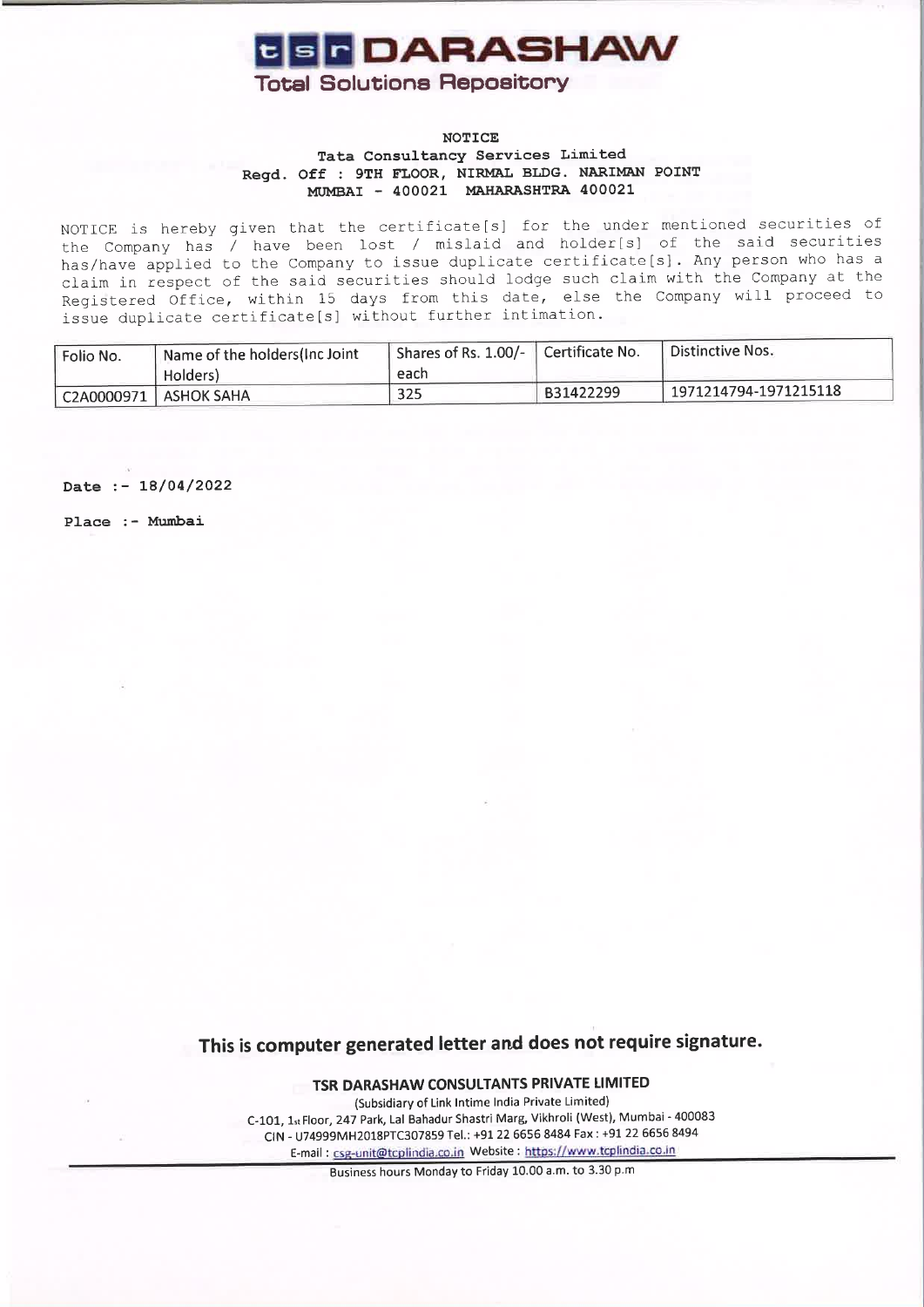

Date :- 18/04/2022

# Total Solutions Repoeitony

BSE LIMITED PHIROZE JEEJEEBHOY TOWERS DALAL STREET FORT MUMBAI MAHARASHTRA INDIA 400001

#### Attn : The Secretary of Stock Exchange

Dear Sir[s]/Madam,

UNIT : Tata Consultancy Services Limited RE : LOSS OF SHARE CERTIFICATES.

We have to advise you to put the appended Notice regarding loss of Certificate[s] for attention of the Members of the Exchange, with instructions that they communicate to us immediately if they are in a position to give us information relating to any transaction or whereabouts of the original certificate[s].

This is computer generated letter and does not require signature.

TSR DARASHAW CONSULTANTS PRIVATE LIMITED

(Subsidiary of Link lntime lndia Private Limited) C-101, 1st Floor, 247 Park, Lal Bahadur Shastri Marg, Vikhroli (West), Mumbai - 400083 CIN - U74999MH2018PTC307859 Tel.: +91 22 6656 8484 Fax : +9t 22 6656 8494 E-mail : csg-unit@tcplindia.co.in Website : https://www.tcplindia.co.in

Business hours Monday.to Friday 10.00 a.m. to 3.30 p.m